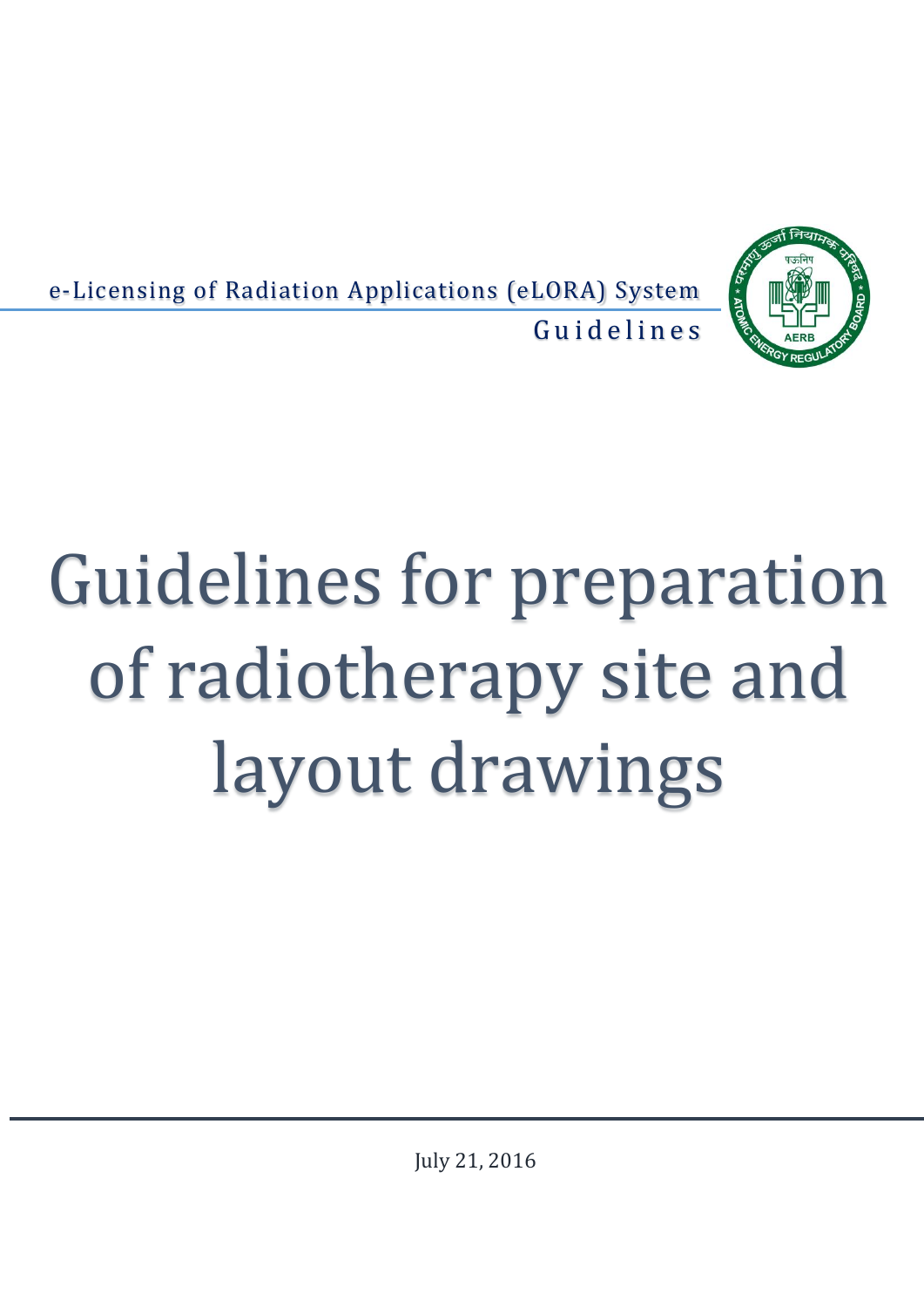# **Table of Content**

| 1              |  |  |
|----------------|--|--|
| 2              |  |  |
| 3              |  |  |
|                |  |  |
| 5 <sup>1</sup> |  |  |
| 6              |  |  |
| 7              |  |  |
|                |  |  |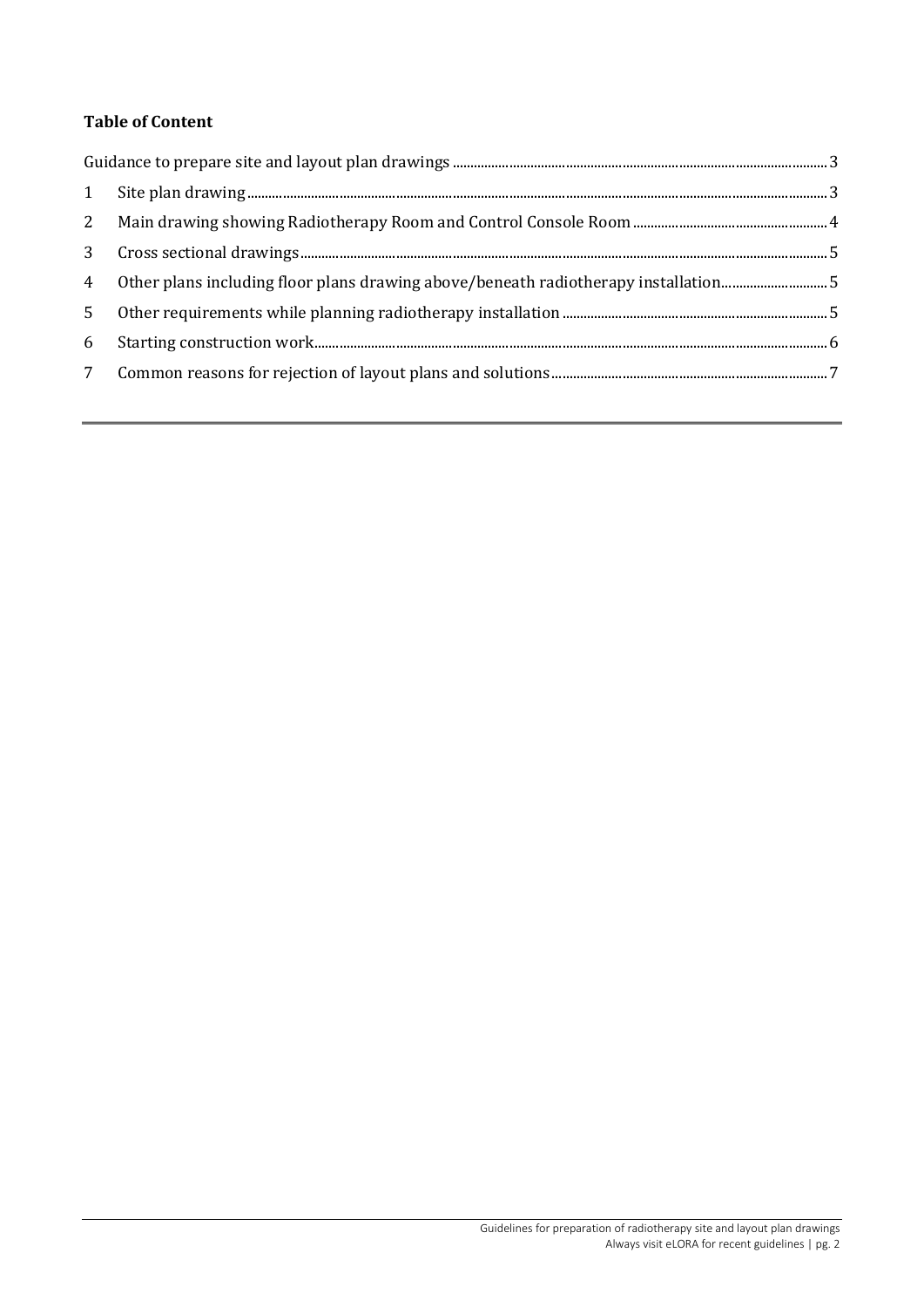To establish a Radiotherapy facility, the user institute should go through the Regulatory requirements stipulated in the Atomic Energy (Radiation Protection) Rules, 2004 and AERB Safety Codes [AERB/RF-SC/MED-1(Rev.1)] and shall obtain requisite regulatory consent from AERB as per AERB Safety Guide for Consenting process for Radiation Facilities (AERB/SG/G-3). These documents can be downloaded from AERB websit[e www.aerb.gov.in.](http://www.aerb.gov.in/)

The first step to establish a Radiotherapy facility is to submit the site and layout plan of the radiotherapy installation through eLORA and get it approved from AERB. It may be noted that AERB approves the layout plans from radiation safety standpoint only and therefore, all other necessary approvals for siting, construction etc. must be obtained by the user institution from the respective municipal/Govt. agencies.

While preparing the layout plans of the Radiotherapy facility, it is advisable to take inputs from the Management, Radiation Oncologists, Medical Physicists, the Supplier of the Radiotherapy Equipment and Architecture. You may refer NCRP Report No. 151 and IAEA SRS No. 47 for planning radiation shielding requirements. In eLORA, the employer/licensee need to submit application for site and layout plan approval for each individual radiotherapy installation (i.e. separate application for each teletherapy installation, brachytherapy installation and simulator installation).

# <span id="page-2-0"></span>**Guidance to prepare site and layout plan drawings**

Following drawings in PDF file are required to be prepared and submitted for the site and layout approval application form in eLORA. While preparing the drawings it should be kept in mind that one should able to gather three dimensional understanding of the treatment room and occupancy around the installation.

## <span id="page-2-1"></span>**1 Site plan drawing**

- 1.1 Prepare the site layout plan drawing for the radiotherapy installation. Recommended scale 1:200.
- 1.2 Name of institute and address of institute ('Permanent Address' of institute as seen in your eLORA account) should be mentioned on the site layout plan drawing.
- 1.3 Indicate radiotherapy installation(s) in the site plan.
- 1.4 The location of the radiotherapy installation should be so chosen that it is away from unconnected facilities and is close to the related facilities such as Simulator Room, Mould Room, Patient Waiting Area, Treatment Planning System Room, Radiation Oncologist(s) Room, Medical Physicist (s) Room, UPS room, Change room, etc. All such connected facilities should be shown in the site layout plan.
- 1.5 All facilities at the vicinity of 20 m from the external walls of radiotherapy room should be shown in the site layout plan.
- 1.6 Indicate all the facilities around the radiotherapy room. Do not write 'Full Occupancy', 'Partial Occupancy' etc., rather write 'Ward', 'Toilet', 'Corridor', 'Accounts Office', 'Open Land open to sky' etc.
- 1.7 Indicate distance between external walls of radiotherapy room and institute's plot boundary. If the boundary is at far off distance and cannot be shown in the drawing, mention the distance at which boundary exists.
- 1.8 If the radiotherapy room is located near the plot boundary, maintain a distance of 2 to 3 meter between external walls of radiotherapy room and plot boundary for any contingency in future.
- 1.9 Since the site layout plan provides the information about facilities at the ground level, for radiotherapy rooms at the basement, the room location can be shown as shaded area.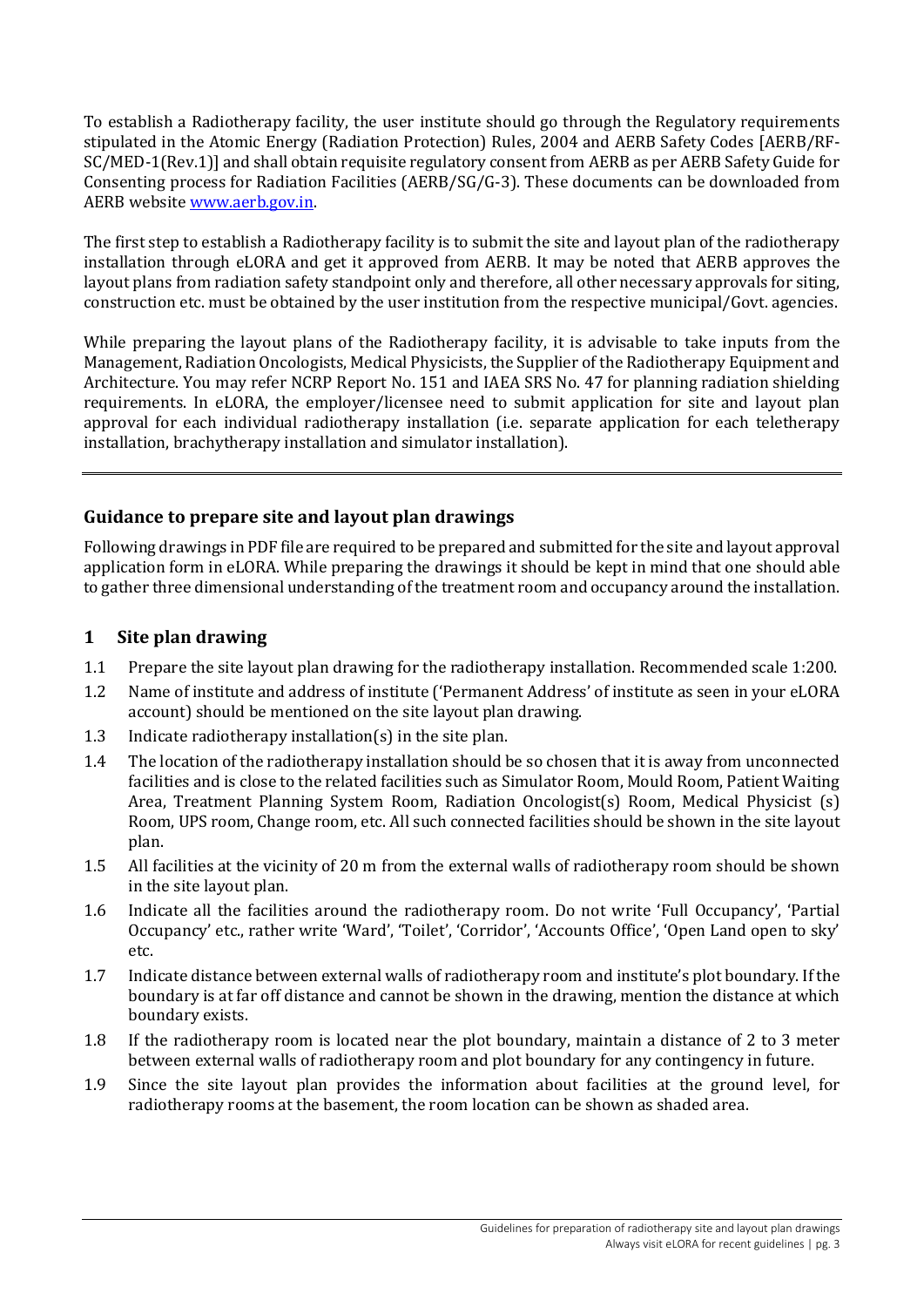# <span id="page-3-0"></span>**2 Main drawing showing Radiotherapy Room and Control Console Room**

- 2.1 Prepare the floor layout plan drawing for the proposed radiotherapy room.
- 2.2 Name of institute and address of institute ('Permanent Address' of institute as seen in your eLORA account) should be mentioned on the room drawing.
- 2.3 In case of multiple installations (e.g. two medical accelerator installations, etc.), show the proposed individual installation completely and other adjoining installation(s) partially.
- 2.4 Indicate 'Floor' of installation (e.g. Lower Basement, Ground Floor, etc.) in the drawing. It is desirable to attach Floor plans above or below the installation, if any.
- 2.5 The construction material to be used for radiotherapy room should be concrete of density 2.35 gm/cc. However, where structural requirements so demand, other material may be used. However, show appropriate legend and density for each construction material (e.g. concrete, column, hematite concrete, brick, etc.) indicated in the drawing.
- 2.6 If radiotherapy room is to be constructed in the basement and natural earth is to be used as a shielding material, declaration regarding THICKNESS of the Earth and it's LEVEL to be maintained forever in owner's property should be clearly mentioned.
- 2.7 Indicate OCCUPANCY around the treatment room. Do not write 'Full Occupancy', 'Partial Occupancy' etc., rather write 'Ward', 'Toilet', 'Corridor', 'Accounts Office' etc.
- 2.8 Ensure to indicate the following in the layout plans:
	- 2.8.1 Nominal photon energies (in MV) in case of Medical Accelerator installation.
	- 2.8.2 Isocentre in case of Teletherapy installation.
	- 2.8.3 Central beam axis as applicable, in case of Teletherapy installation.
	- 2.8.4 Axis of gantry rotation as applicable, in case of Teletherapy installation.
	- 2.8.5 Primary barrier width on either side of central beam axis in case of Teletherapy installation.
	- 2.8.6 Radioisotope in case of Brachytherapy installation.
	- 2.8.7 Source position and bed position in case of Brachytherapy installation.
	- 2.8.8 Length and thicknesses of all walls.
	- 2.8.9 Width of maze opening inside treatment room.
	- 2.8.10 Length and width of maze area.
	- 2.8.11 Width of treatment room entrance door.
	- 2.8.12 Door with interlock: Entry door to the treatment room (normally wooden/glass door).
	- 2.8.13 Door to secure control room.
	- 2.8.14 Conduit: Normally 5 cm diameter, at an angle between  $20^{\circ}$  to  $45^{\circ}$  to the horizontal and lower end located at a height 15 cm to 20 cm from the finished floor level in the treatment room to enable cables of radiation measuring instruments to pass through from the control room to the treatment room.
	- 2.8.15 Position of Gamma Zone Monitor (in case of telegamma and brachytherapy installation).
	- 2.8.16 Position of LMOS (Last Man Out Switch).
	- 2.8.17 Position of CCTV cameras.
	- 2.8.18 Warning Lights: provided above the interlocked door to show the status "ON/OFF" of the source.
- 2.9 Show Control Console room: Control console should be placed adjacent to the entry to treatment room door i.e. interlocked door, so that the interlocked door is under direct supervision from the control console and there is no barrier (not even glass partition) in between the interlocked door and control console.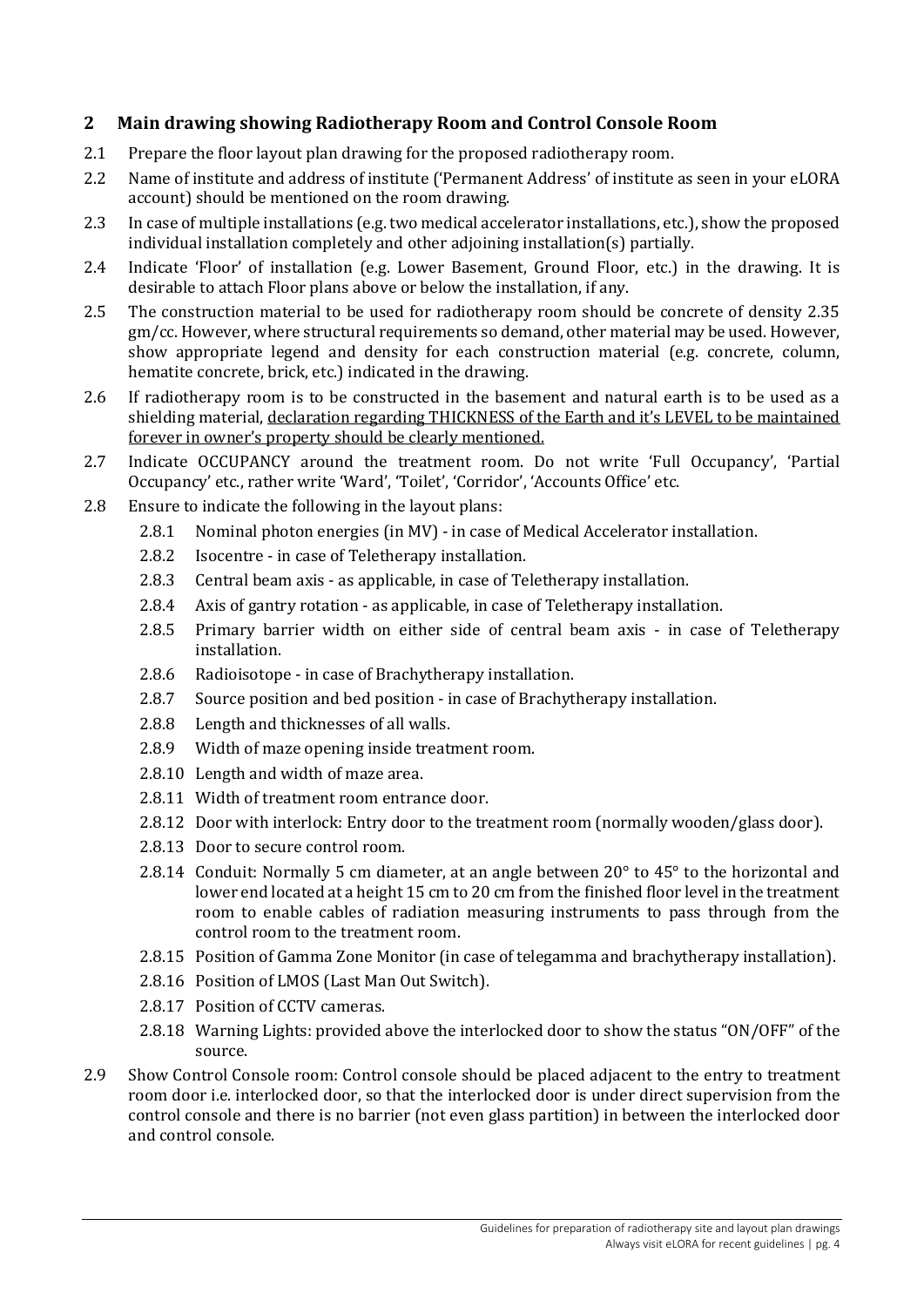2.10 Show cross sectional lines (e.g. X-X', Y-Y', etc.) along the length, breadth and maze of treatment room and prepare cross sectional drawings along these lines.

# <span id="page-4-0"></span>**3 Cross sectional drawings**

- 3.1 Prepare the cross sectional drawings along the length, breadth and maze of treatment room, so that one can understand the thickness of ceiling of the treatment room area and maze area. Cross sectional drawing also provides the information of elevation.
- 3.2 Indicate Cross Section No. (e.g. X-X', Y-Y', etc.) in the drawing.
- 3.3 The information on Name of institute, address, occupancy (above the treatment room and control console room), legend & density of material, earth thickness (if any), Beam energy/Source details, Isocentre/source position, conduit, door etc. are to be shown clearly in line with main drawing.
- 3.4 Ensure consistency of wall thickness, materials and occupancy around in cross sectional drawing in line with main drawing.

## <span id="page-4-1"></span>**4 Other plans including floor plans drawing above/beneath radiotherapy installation**

- 4.1 Prepare a floor layout plan drawing, more essential for the installation in the basement.
- 4.2 Prepare additional cross sectional drawings to show elevation of the building, particularly to show the level of earth for installations at the basement and when there are construction above/below the radiotherapy room.
- 4.3 Prepare the floor layout plan drawing of floor above/beneath the proposed radiotherapy room/console room, showing the projection of radiotherapy room by dotted line.
- 4.4 All other applicable information such as Name of institute, address, occupancy, legend & density of material, earth thickness (if any), etc. are to be shown clearly in line with main drawing.

## <span id="page-4-2"></span>**5 Other requirements while planning radiotherapy installation**

#### 5.1 Ramp

In case of Telecobalt installations, a ramp may be provided in close proximity to the teletherapy installation to facilitate easy movement of the crates carrying the unit to the teletherapy room. The ramp is also useful in future during source replacement operation, which is to be carried out once in every 5-7 years. For this work, a new Cobalt-60 source is brought in a transport container weighing 2-3 tons. This container is to be unloaded from a truck and taken into the Telecobalt room. The height and slope of the ramp should be so adjusted that the transport container can be unloaded with ease from the truck and transported into the teletherapy room on a suitable trolley.

#### 5.2 Air Conditioning

The treatment room should be air-conditioned. In case, central air-conditioning is to be provided in the radiation therapy room, the ducts for central air conditioning should be taken along the wall of the entrance door and left at the desired location without making any opening on any wall. In case split air conditioners are to be provided in the radiation therapy room, conduits of minimum diameter consistent with the requirement and making an angle between 20° to 45° with the horizontal should be provided. The opening of these conduits in the treatment room should be at a height about 1.5m from the floor of treatment room. The details may be finalized in consultation with AC Engineers. In the case of accelerator installations special ventilation arrangements are required. It is desirable that the control room is also air-conditioned. Air conditioners for the control room may be located anywhere in its brick walls as per convenience.

#### 5.3 Viewing System

For observing the patient under treatment and the gantry movement from the control room, appropriate viewing system must be provided. This can be achieved by providing Closed Circuit TV System (CCTV).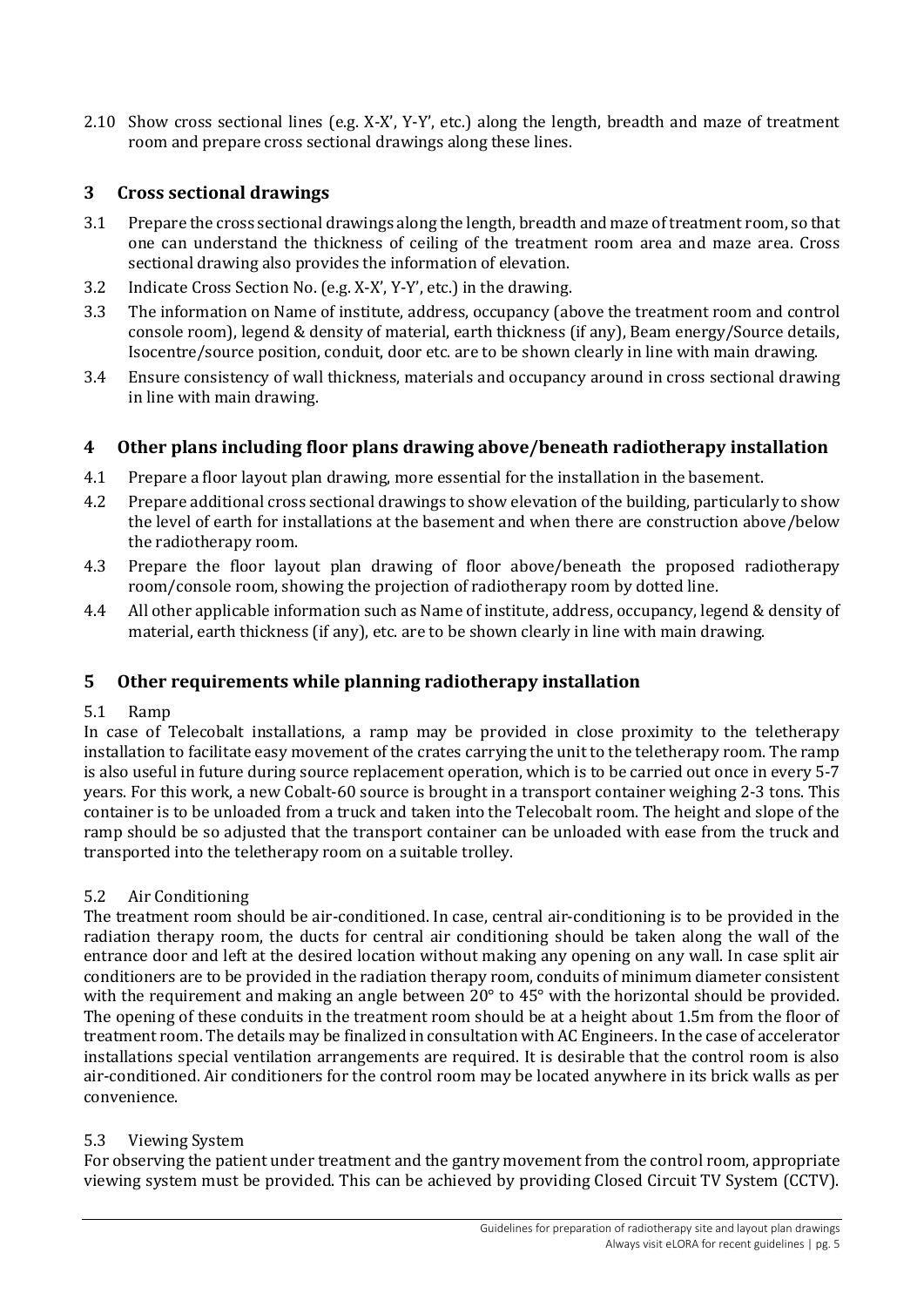In addition a backup arrangement must be made, which can be achieved by either having a spare Closed Circuit TV System (CCTV) or by using mirrors and provision in the interlocked door for observing the patient conveniently from the operator's position.

#### 5.4 Electrical Works

Electrical ducting requirements and also any pit, conduit etc., should be decided in consultation with the firm installing the unit, before commencement of the actual construction work.

#### 5.5 Construction Restraints

It may be necessary for the installation of the unit that some portion of the wall or ceiling be constructed after bringing the crates carrying the unit into the treatment room. This may be decided in consultation with the firm installing the unit. It may also be ensured from the supplier of the unit before starting construction work that the maze/labyrinth provided in the drawing is adequate for the movement of the various components of the radiotherapy unit with or without crates.

# <span id="page-5-0"></span>**6 Starting construction work**

No construction work should be undertaken by the institution unless prior approval of AERB for the specific layout of the installation has duly been obtained by the institution. The construction must be in accordance with the plan approved by AERB. In case of any deviation, that must be promptly brought to the notice of AERB for approval.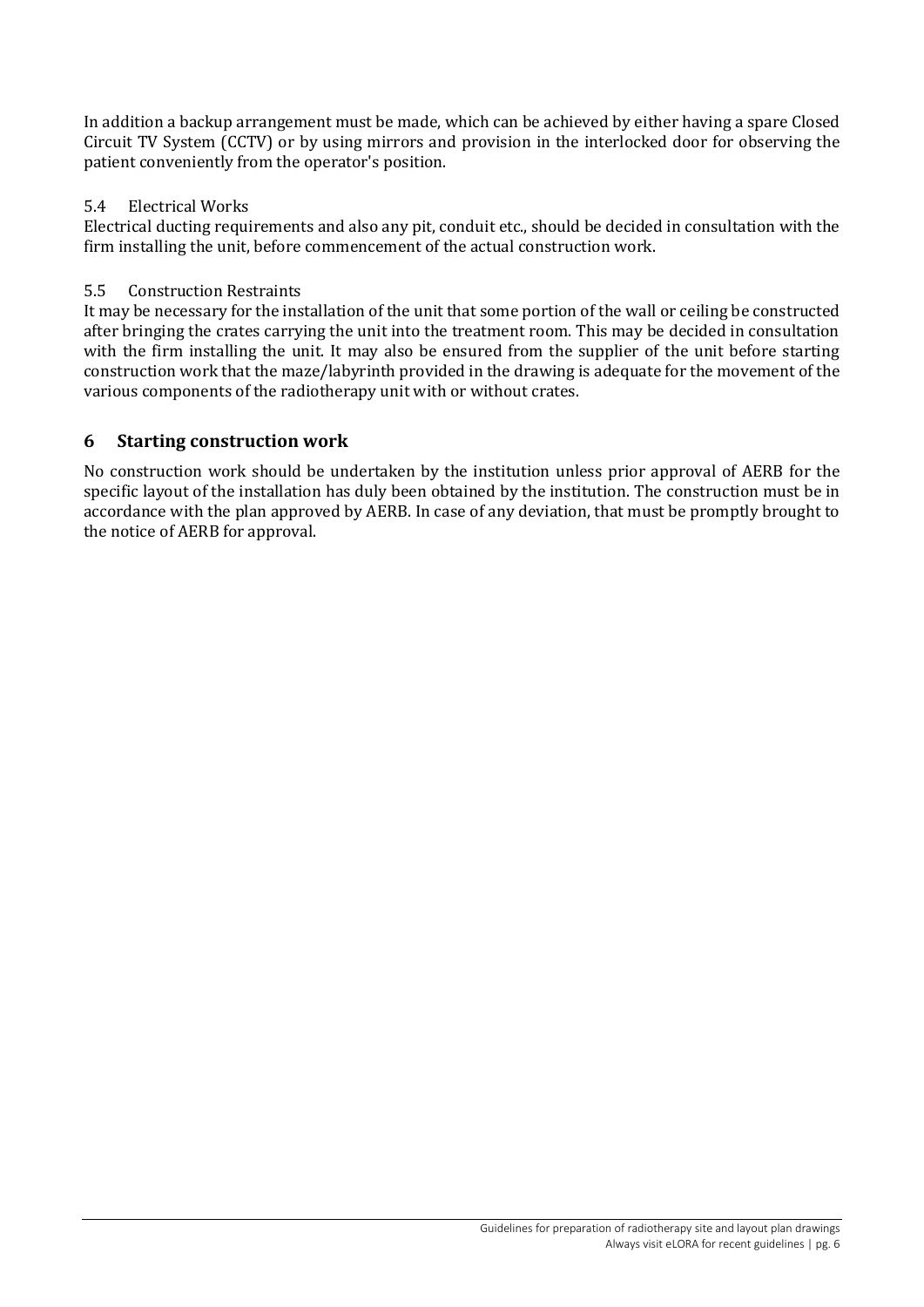# <span id="page-6-0"></span>**7 Common reasons for rejection of layout plans and solutions**

# 7.1 Shorter maze length

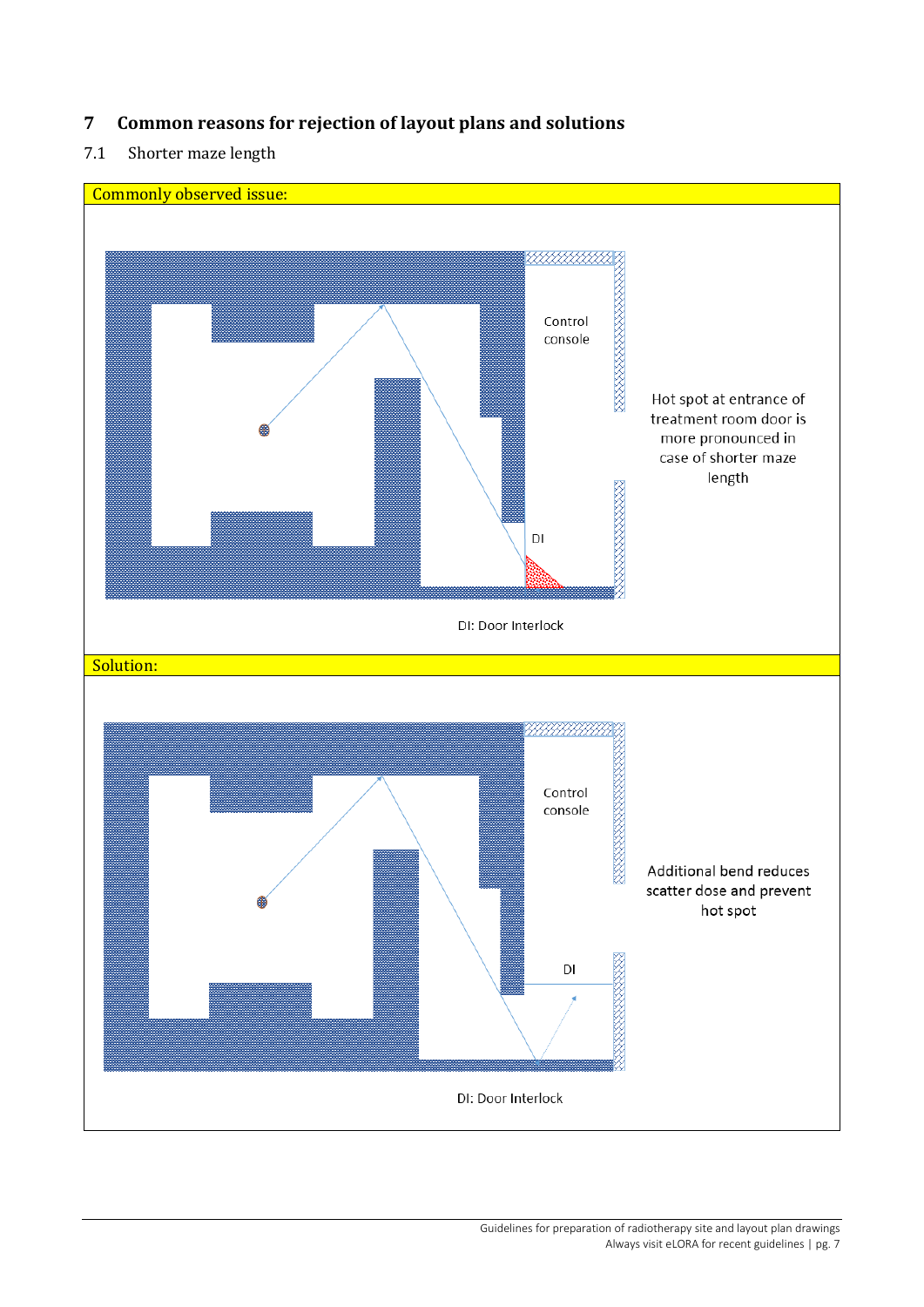#### 7.2 Adjacent treatment rooms



# Scattered radiation dose at door from LA  $1 + LA$  2

Hot spot is more pronounced at the doors of adjacent treatment rooms due to decrease in maze length and common junction of doors.

DI: Door Interlock



# Additional bend at doors reduces scatter dose and prevent hot spot

DI: Door Interlock